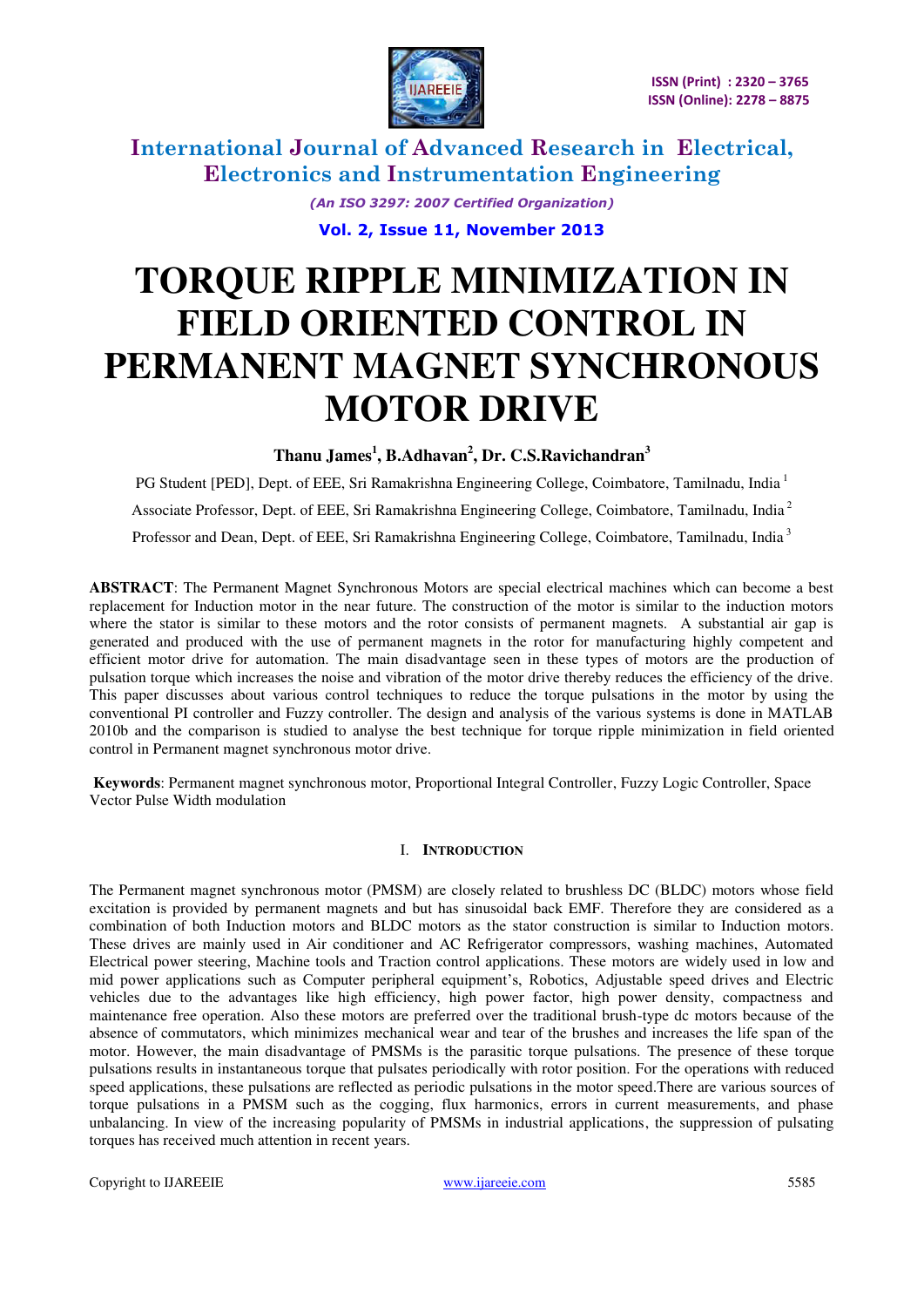

#### *(An ISO 3297: 2007 Certified Organization)*

### **Vol. 2, Issue 11, November 2013**

Many techniques based on both motor designs and control techniques have been proposed in literature to diminish the torque ripples in the PMSM [8]. Nonlinear torque controller centered on flux/torque estimate is introduced to reduce the influence of the harmonics of the flux. The effect of the cogging torque is minimized at lower motor speed using internal model principle and adaptive feed forward compensation technique. The disadvantage is that the practical implementation of the model requires additional work [7]. The torque ripples are parasitic and can lead to torque pulsations, vibrations and noise. These effects are analyzed and modeled using the complex state-variable method. A fast current control system is produced to produce high-frequency electromagnetic torque components for compensation [6].

An embedded phase domain model is used to reducethe numerical instabilities of the system. Both the conventional and embedded phase domain model models are shown to provide identical results in the steady state and transient situations; however the conventional model becomes unstable quickly if the time-step is increased [5].An application of intelligence strategy like fuzzy logic is used to reduce the torque ripples associated with direct torque control in PMSM [9].

#### II. **FIELD ORIENTED CONTROL**

Field oriented control is an efficient method to control a PMSM in adjustable speed drive applications with quickly changing load in a wide range of speeds including high speeds where field weakening is required. It demonstrates a synchronous motor to be controlled like a separately excited dc motor by the orientation of the stator mmf or current vector in relation to the rotor flux.

Field oriented control consists of vectors to control the stator currents. This control is based on projections which transform a three phase time and speed dependent system into a two co-ordinate (d and q co-ordinates) time invariant system. These projections lead to a structure analogous to that of a DC machine control. The field orientated controlled machines need two constants as input references: the torque component (aligned with the q coordinate) and the flux component (aligned with d co-ordinate). This marks the control in every working operation (steady state and transient) and independent of the limited bandwidth mathematical model. Thus it solves the classic scheme problems, in the following methods:

- 1. The ease of reaching constant reference (torque component and flux component of the stator current).
- 2. The ease of applying direct torque control, because in the (d,q) reference frame the expression of the torque is:

$$
T\propto \Psi_{R}i_{sq}\left(1\right)
$$

By maintaining the amplitude of the rotor flux  $(\Psi_R)$  at a constant value, we have a linear connection between torque and torque component  $(i_{sa})$ . We can then control the torque by controlling the torque component of stator current vector. The three-phase voltages, currents and fluxes of AC-motors can be analysed in terms of complex vectors in space. Considering that  $i_a$ ,  $i_b$ ,  $i_c$  are the stator phase currents,

#### $i_a + i_b + i_c = 0$ (2)

This current space vector depicts the sinusoidal three phase system. It still needs to be converted into a two time invariant co-ordinate system. This transformation can be divided into two steps:

1. (a,b,c) to ( $α,β$ ) (the Clarke transformation) which outputs a two co-ordinate time variant system.

$$
i_{s\beta} = \frac{\sqrt{i_{s\alpha} = i_a}}{\sqrt{3}} i_a + \frac{2}{\sqrt{3}} i_b (3)
$$

The inverse Clarke transformation converts a 2-phase  $(\alpha, \beta)$  to a 3-phase  $(i_{sa}, i_{sh}, i_{sc})$  system.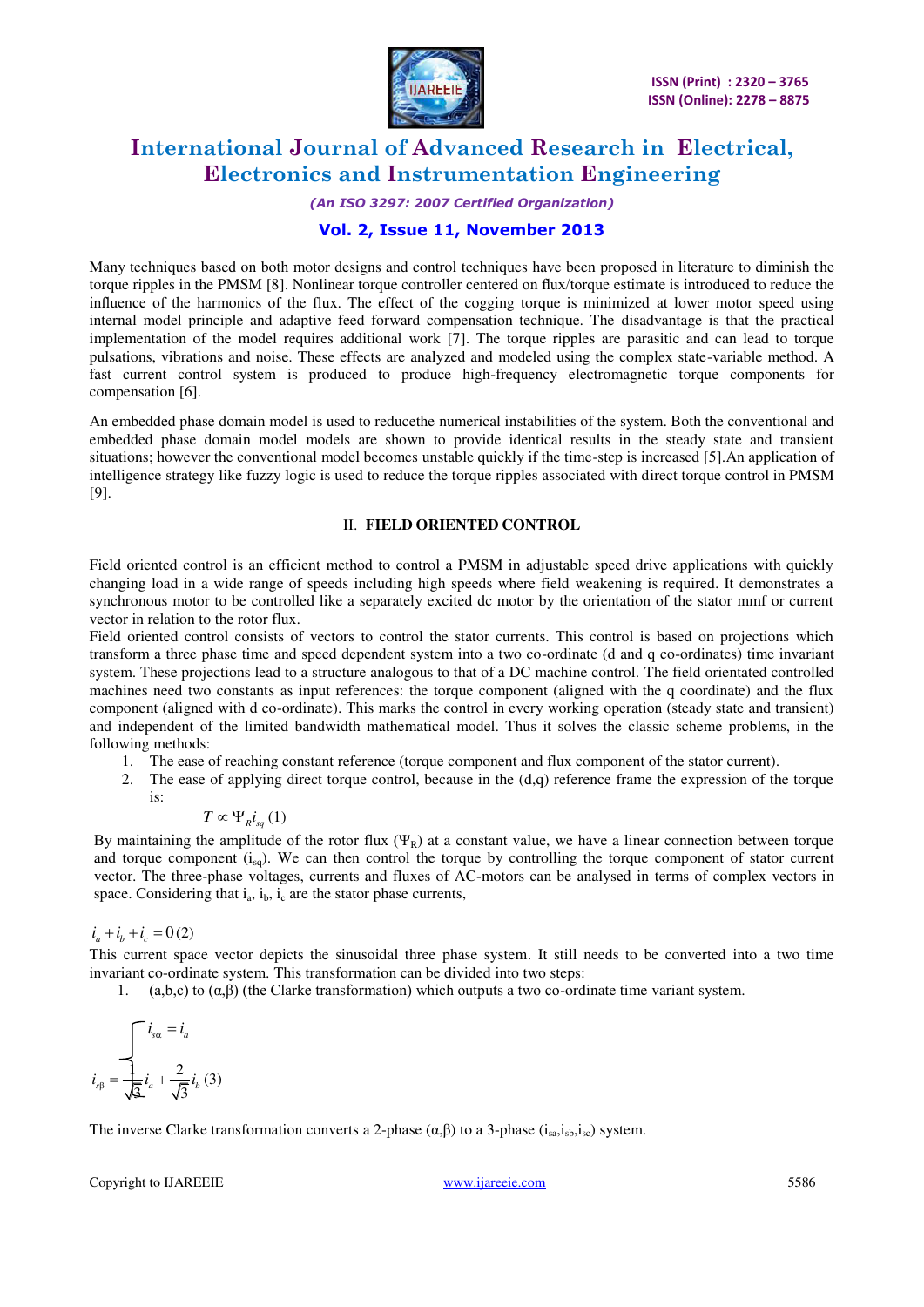

*(An ISO 3297: 2007 Certified Organization)*  **Vol. 2, Issue 11, November 2013** 

$$
i_{sb} = \frac{\sqrt{i_{sa} - i_{sa}}}{2} i_{sa} + \frac{\sqrt{3}}{2} i_{sb}
$$

$$
i_{sc} = -\frac{1}{2} i_{sa} - \frac{\sqrt{3}}{2} i_{sb}
$$
(4)

2. (α,β) to (d,q) (the Park transformation) which outputs a two co-ordinate time invariant system.

 $i_{\rm s} = i_{\rm s0} \cos \theta + i_{\rm s0} \sin \theta$  $i_{sq} = -i_{s\alpha} \sin \theta + i_{s\beta} \cos \theta (5)$ where  $\theta$  is the rotor flux position.

Inverse Park transformation modifies the voltages in d,q rotating reference frame in a two phase orthogonal system.

 $V_{\text{saref}} = V_{\text{sder}} \cos \theta - V_{\text{saref}} \sin \theta$  $V_{\text{sBref}} \equiv V_{\text{sder}} \sin \theta + V_{\text{saref}} \cos \theta (6)$ 

### **III.CONTROL TECHNIQUE I - PI CONTROLLER WITH HYSTERESIS PULSE WIDTH MODULATION**

Proportional and Integral (PI) controllers were developed because of the desirable property that systems with open loop transfer functions of type 1 or above have zero steady state error with respect to a step input. These controllers have constant parameter values which include the Proportional constant  $(K_p)$  and Integral time constant  $(K_i)$ . The general approach to tune PI controllers is to have high Integral gain. And then increase the proportional constant to get satisfactory response. Start to add in integral time constant until the steady state error is removed. The block diagram of FOC in PMSM drive using PI and Hysteresis PWM is shown in the Fig. 1.The output waveform of the Control Technique I is shown in the Fig. 2 and the zoomed output response of torque is shown in the Fig. 3.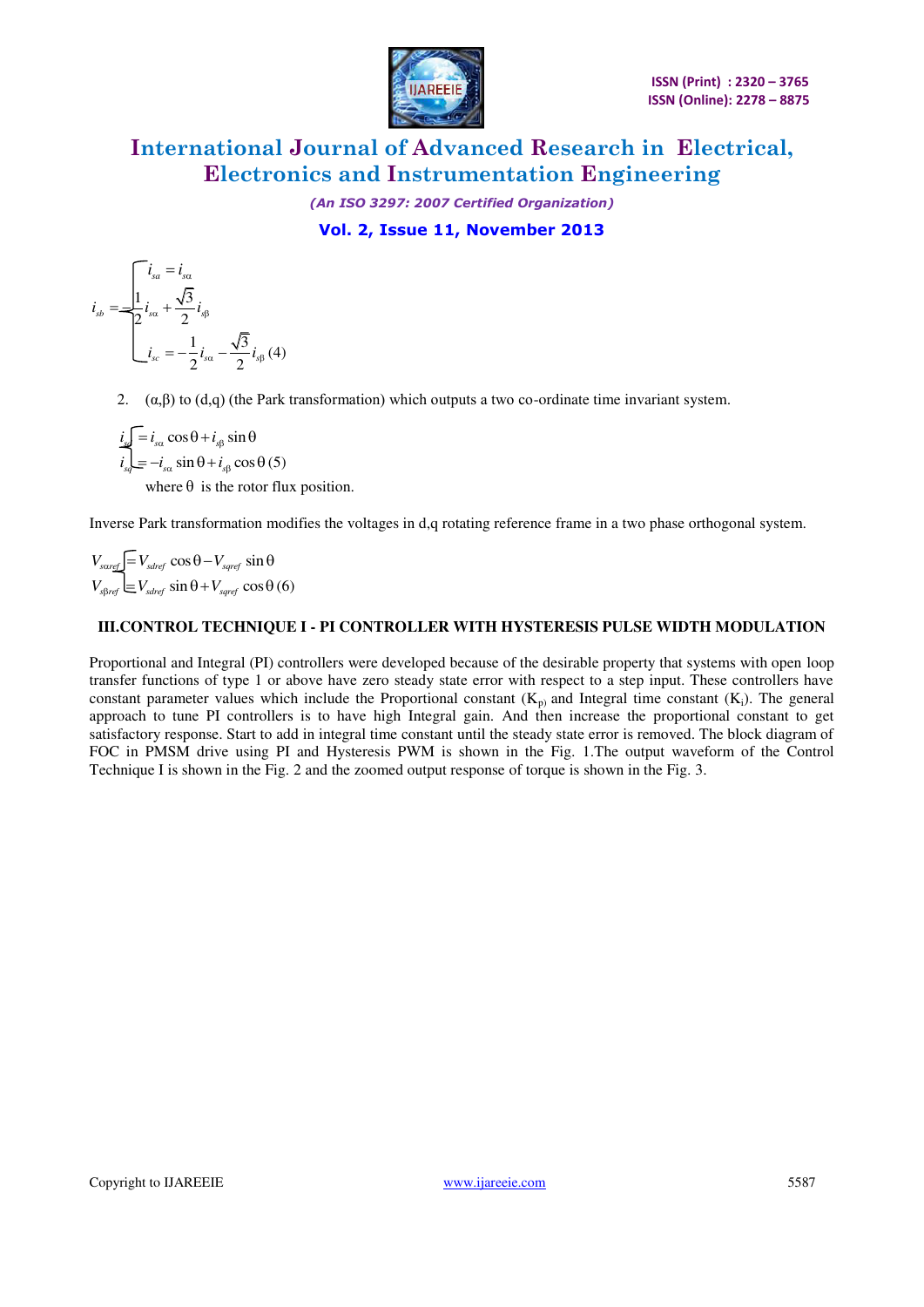

*(An ISO 3297: 2007 Certified Organization)*  **Vol. 2, Issue 11, November 2013** 



Fig. 1 Block diagram of FOC in PMSM using PI and HPWM



Fig. 2 Torque Response of FOC in PMSM drive using PI controller and Hysteresis PWM



Fig. 3 Zoomed Torque Response of FOC in PMSM drive using PI controller and Hysteresis PWM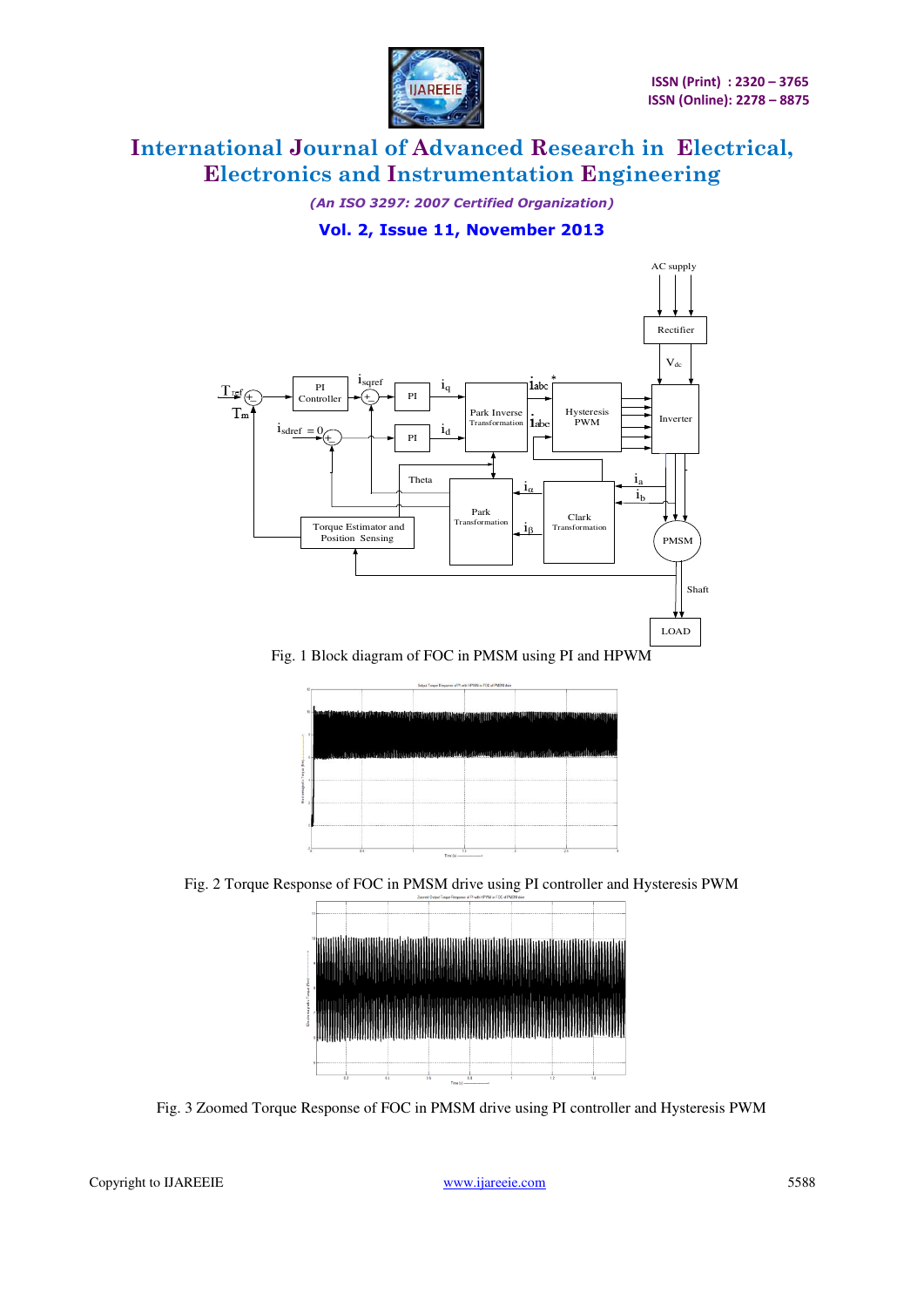

*(An ISO 3297: 2007 Certified Organization)* 

### **Vol. 2, Issue 11, November 2013**

Inference: Rated Torque=8 Nm Torque ripple  $(\%)$  = (Peak to peak torque/ Average torque  $) * 100$  $= (10.1 - 5.9)/8 *100$ 

#### $= 52.5%$

#### **IV. CONTROL TECHNIQUE II – FUZZY LOGIC CONTROLLER WITH HYSTERESIS PULSE WIDTH MODULATION**

The Fuzzy logic (FL) which is one of the soft computing techniques which works on human intelligence is defined as a multi-valued logic which deals with difficulties that have fuzziness or vague data .The fuzzy logic is a problem-solving technique that provides itself for implementation in systems ranging from simple, large, networked,embedded, acquisition and control system problems. The main principle behind fuzzy logic approach is to imitate a human decision making characteristics to solve complex problems. The inputs to the controller are Torque error and change in Torque error and the output is torque limit  $(T^*)$  are described in the Fig. 4, 5 and 6. The inputs and output contain membership functions with five linguistic variables; namely HN- High Negative, LN- Less Negative, ZE- Zero, HP-High Positive, LP- Less Positive and the rules for generating the controller is shown in the Table 1.



Fig. 6 Torque Limit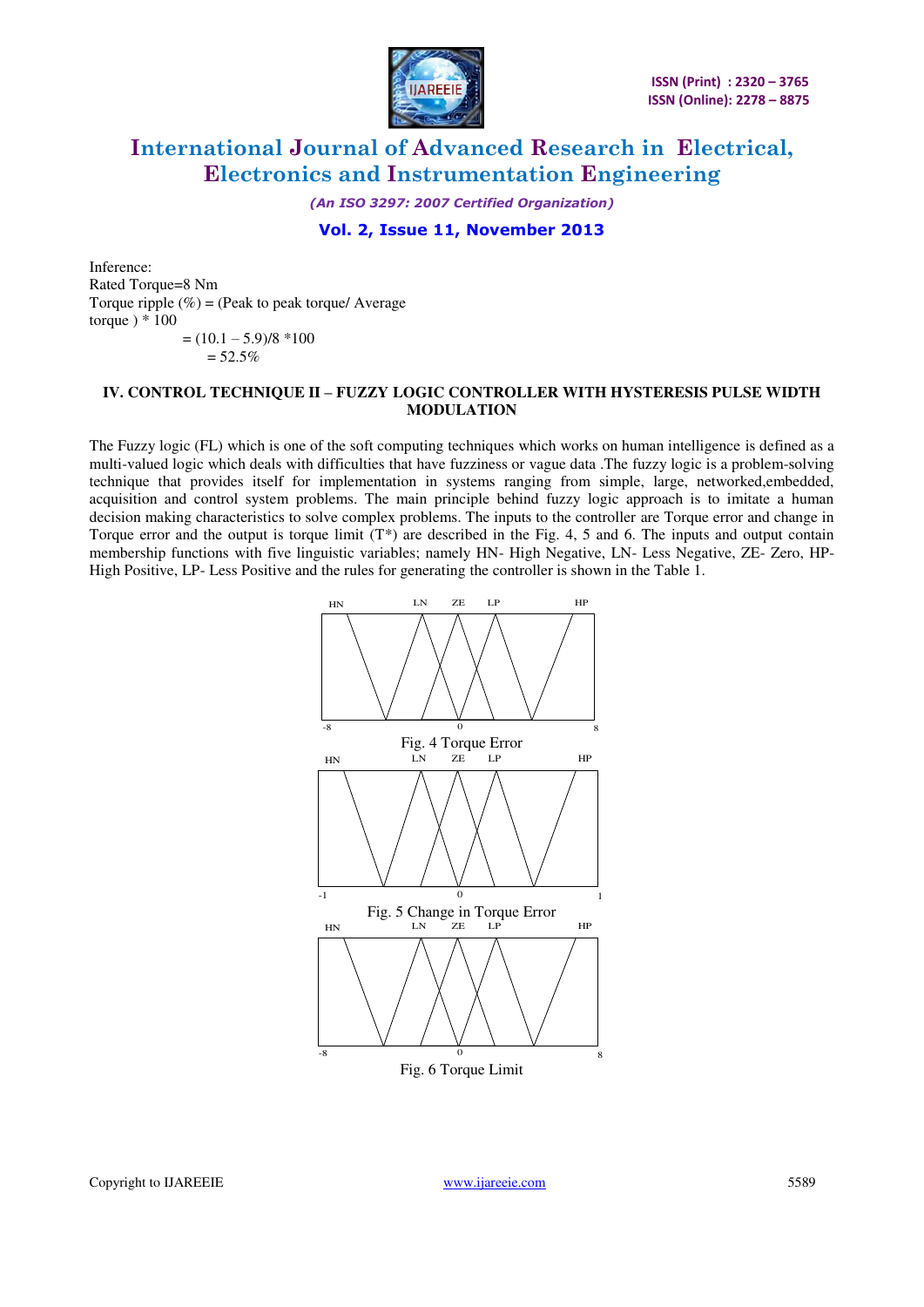

*(An ISO 3297: 2007 Certified Organization)* 

### **Vol. 2, Issue 11, November 2013**

| Table 1 Fuzzy Rules |    |    |    |    |           |  |
|---------------------|----|----|----|----|-----------|--|
| Ε<br><b>CE</b>      | HN | LN | ZΕ | LP | <b>HP</b> |  |
| HP                  | ZΕ | LP | HP | HP | HP        |  |
| LP                  | LN | ZΕ | LP | HP | HP        |  |
| ZΕ                  | HN | LN | ZΕ | LP | HP        |  |
| LN                  | HN | HN | LN | ZΕ | LP        |  |
| HN                  | HN | HN | HN | LN | ZΕ        |  |

The block diagram of the Fuzzy controller with HPWM in FOC of PMSM drive is described in the Fig. 7.The output response of Torque with Fuzzy logic controller and HPWM is shown in the Fig. 8 and the zoomed output response of the torque is also shown in the Fig. 9 to obtain the inference.



Copyright to IJAREEIE www.ijareeie.com 5590 Fig. 8 Output Torque Response with Fuzzy Controller and HPW M in FOC of PMSM drive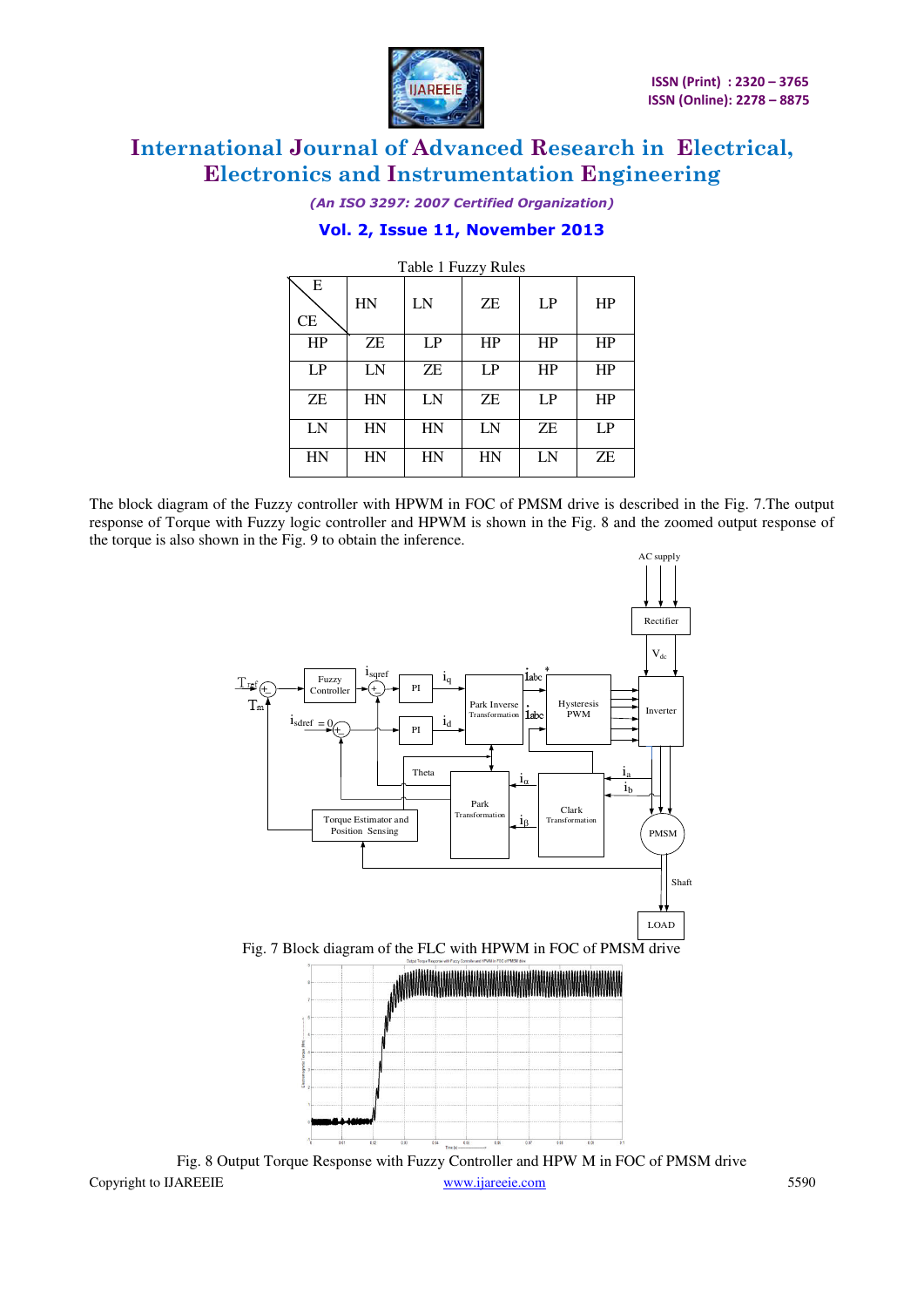

*(An ISO 3297: 2007 Certified Organization)*  **Vol. 2, Issue 11, November 2013** 



Fig. 9 Zoomed Torque response with Fuzzy Controller and HPW M in FOC of PMSM drive

Inference: Rated Torque=8 Nm

Torque ripple  $(\%)$  = (Peak to peak torque/ Average

torque)  $*100$ 

$$
= (8.71 - 7.2)/8 * 100
$$

 $= 18.875\%$ 

### **V.CONTROL TECHNIQUE III – PI CONTROLLER WITH SPACE VECTOR PULSE WIDTH MODULATION**

From the literature, it has been found that Space vector modulation (SVM) is the most acceptable and widely used pulse width modulation techniques as it eliminates the  $3<sup>rd</sup>$  order harmonics to a greater extent. There are eight switching vectors namely from  $V_0$ ,  $V_1$ ,  $V_2$ ,  $V_3$ till  $V_7$  which represent eight voltage structures. Here to properly distribute the voltages, they are provided with two zero vectors ( $V_0$  and  $V_7$ ) and the rest 6 vectors are named as Active vectors. This PWM technique estimates the reference voltage  $V_{ref}$  by a combination of the switching patterns with the eight vectors for the inverter in Table 2. The block diagram shows the PI controller with the advanced control technique SVPWM in FOC of PMSM drive is shown in the Fig. 10. The output response of the torque is shown in the Fig. 11 and also the zoomed output response of the control technique III is explained with the inference in the Fig. 12.

| $14010 + 541$   |          |          |          |              |                |              |           |                |                |
|-----------------|----------|----------|----------|--------------|----------------|--------------|-----------|----------------|----------------|
| Vector          | $A+$     | $B+$     | $C+$     | $A-$         | $B-$           | $C-$         | $V_{AB}$  | $V_{BC}$       | $V_{CA}$       |
| $V_0 = \{000\}$ | $\Omega$ | $\theta$ | $\Omega$ |              |                |              | $\Omega$  | $\theta$       | $\overline{0}$ |
| $V_1 = \{100\}$ |          | $\Omega$ | $\Omega$ | $\Omega$     |                |              | $+V_{dc}$ | $\Omega$       | $-V_{dc}$      |
| $V_2 = \{110\}$ |          |          | $\Omega$ | $\Omega$     | $\mathbf{0}$   |              | $\Omega$  | $+V_{dc}$      | $-V_{dc}$      |
| $V_3 = \{010\}$ | $\theta$ |          | $\Omega$ |              | $\mathbf{0}$   |              | $-V_{dc}$ | $+V_{dc}$      | $\overline{0}$ |
| $V_4 = \{011\}$ | $\theta$ |          |          |              | $\theta$       | $\mathbf{0}$ | $-V_{dc}$ | $\theta$       | $+V_{dc}$      |
| $V_5 = \{001\}$ | $\Omega$ | $\theta$ |          |              |                | $\Omega$     | $\Omega$  | $-V_{dc}$      | $+V_{dc}$      |
| $V_6 = \{101\}$ | $\Omega$ | $\Omega$ |          | $\Omega$     |                | $\theta$     | $+V_{dc}$ | $-V_{dc}$      | $\overline{0}$ |
| $V_7 = \{111\}$ | $\theta$ |          |          | $\mathbf{0}$ | $\overline{0}$ | $\mathbf{0}$ | $\theta$  | $\overline{0}$ | $\overline{0}$ |

Table 2 Switching Patterns of SVM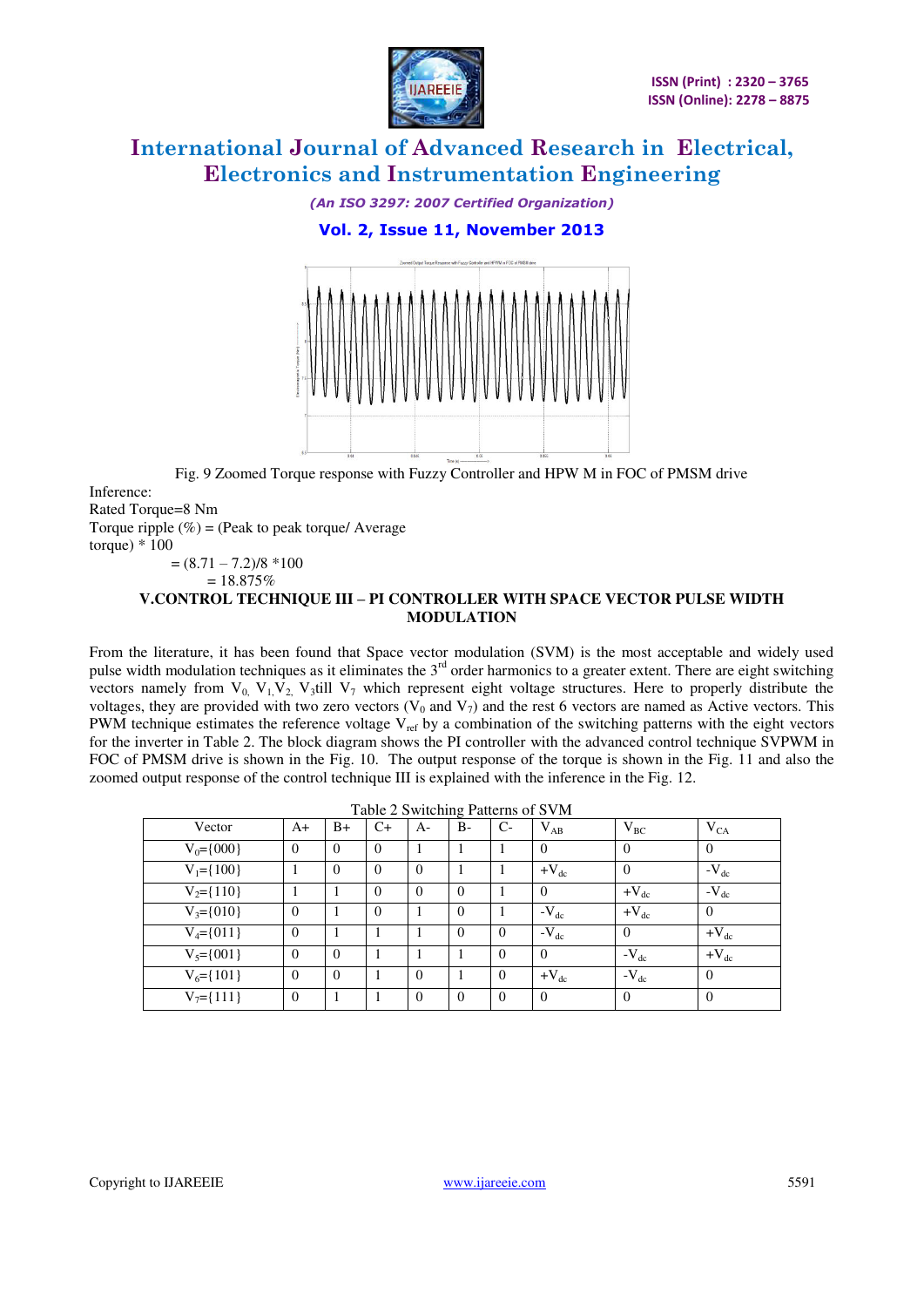

*(An ISO 3297: 2007 Certified Organization)*  **Vol. 2, Issue 11, November 2013** 



Fig. 10 Block diagram of PI controller with SVPWM technique in FOC of PMSM drive



Fig. 11 Output Torque Response of PI with SVPWM technique in FOC of PMSM drive



Fig. 12 Zoomed output Torque response of PI controller with SVPWM in FOC of PMSM drive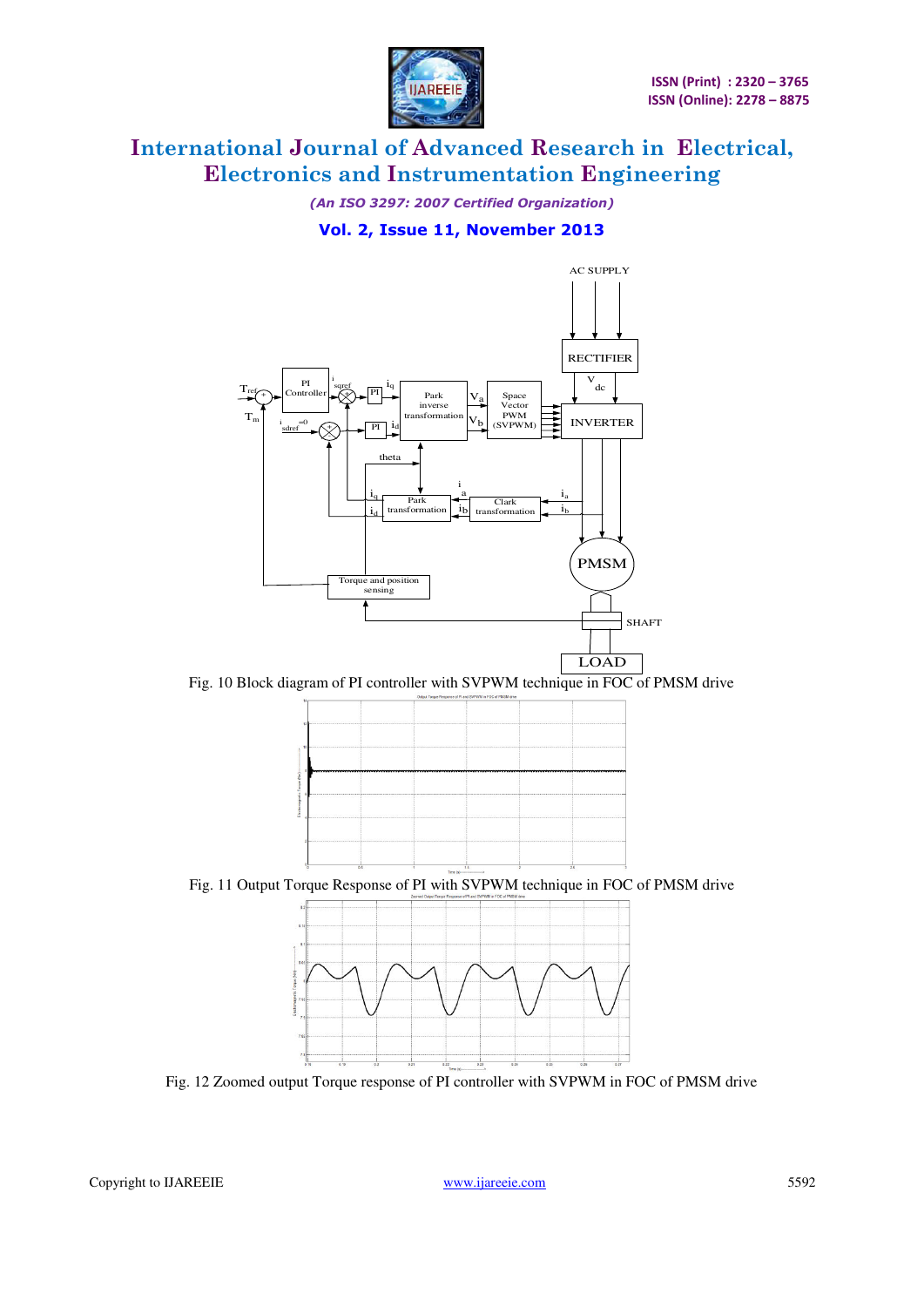

*(An ISO 3297: 2007 Certified Organization)* 

### **Vol. 2, Issue 11, November 2013**

Inference: Rated Torque=8 Nm Torque ripple  $(\%)$  = (Peak to peak Torque/ Average Torque ) \* 100  $=(8.042 - 7.908)/8 *100$  $= 1.675%$ 

#### **VI. CONTROL TECHNIQUE IV - FUZZY CONTROLLER WITH SPACE VECTOR PULSE WIDTH MODULATION**

Human experts mostly depend on common sense to solve challenging problems. Fuzzy logic (FL) is one of such intelligent control techniques which solves problems using human intelligence. Fuzzy system consists of mainly three units namely; fuzzifier, defuzzifier and an inference engine. The fuzzifier unit converts the crisp data into fuzzy data. This fuzzy data with the help of fuzzy rules is given into to the fuzzy inference engine. The engine evaluates the input and produces appropriate fuzzy output. Then the defuzzifier unit converts this fuzzy input into human understandable crisp data. Fuzzy logic has found importance due to the efficient behaviour and they are mainly used in Automation applications. Here the block diagram of Fuzzy logic Controller with SVPWM technique in FOC of PMSM drive is shown in the Fig. 13. The output Torque response of control technique IV is shown in the Fig. 14 and the zoomed output torque response is shown in Fig. 15 to obtain the inference of the technique.



Fig. 13 Block diagram of FLC with SVPWM in FOC of PMSM drive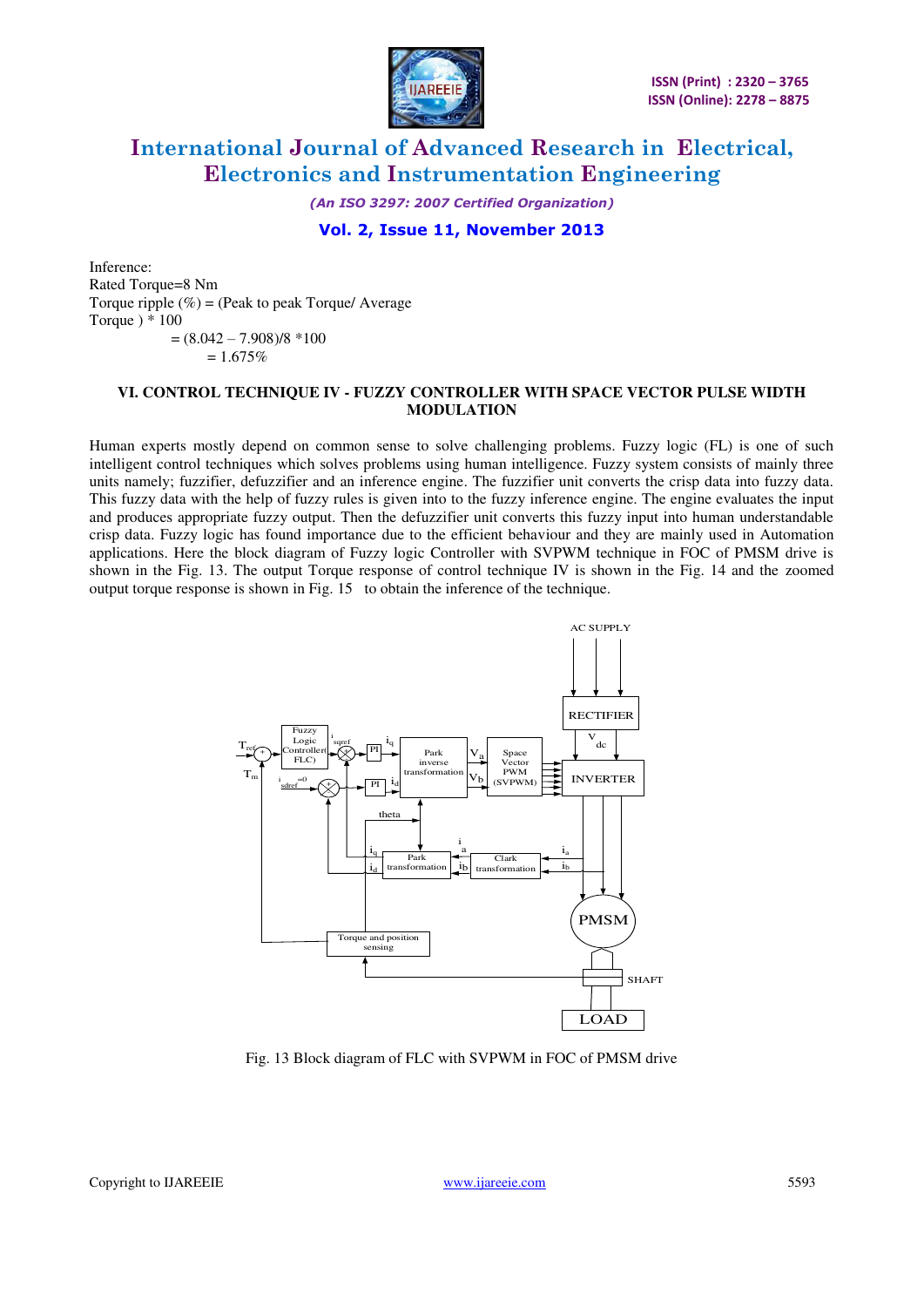

*(An ISO 3297: 2007 Certified Organization)* 

### **Vol. 2, Issue 11, November 2013**



Fig. 14 Output Torque of FLC with SVPWM in FOC of PMSM drive



Fig. 15 Zoomed output Torque response of FLC with SVPWM in FOC of PMSM drive

Inference: Rated Torque=8 Nm Torque ripple  $(\%)$  = (Peak to peak Torque/ Average Torque)\* 100  $=(8.03 - 7.9071)/8*100$  $= 1.536\%$ 

### **VII.DISCUSSION**

It is clear that the variation in Torque shown in Table 3 is less in case of Fuzzy logic controllers and they can achieve a minimum torque ripple than other control techniques.

| <b>CONTROL TECHNIQUE</b>             | TOROUE RIPPLE (%) |  |  |  |  |  |
|--------------------------------------|-------------------|--|--|--|--|--|
| Control Technique IV $(FLC + SVPWM)$ | 1.536             |  |  |  |  |  |
| Control Technique III (PI +SVPWM)    | 1.675             |  |  |  |  |  |
| Control Technique II (FLC + HPWM)    | 18.875            |  |  |  |  |  |
| Control Technique I (PI +HPWM)       | 52.5              |  |  |  |  |  |

Table 3 Comparison of Various Control Techniques